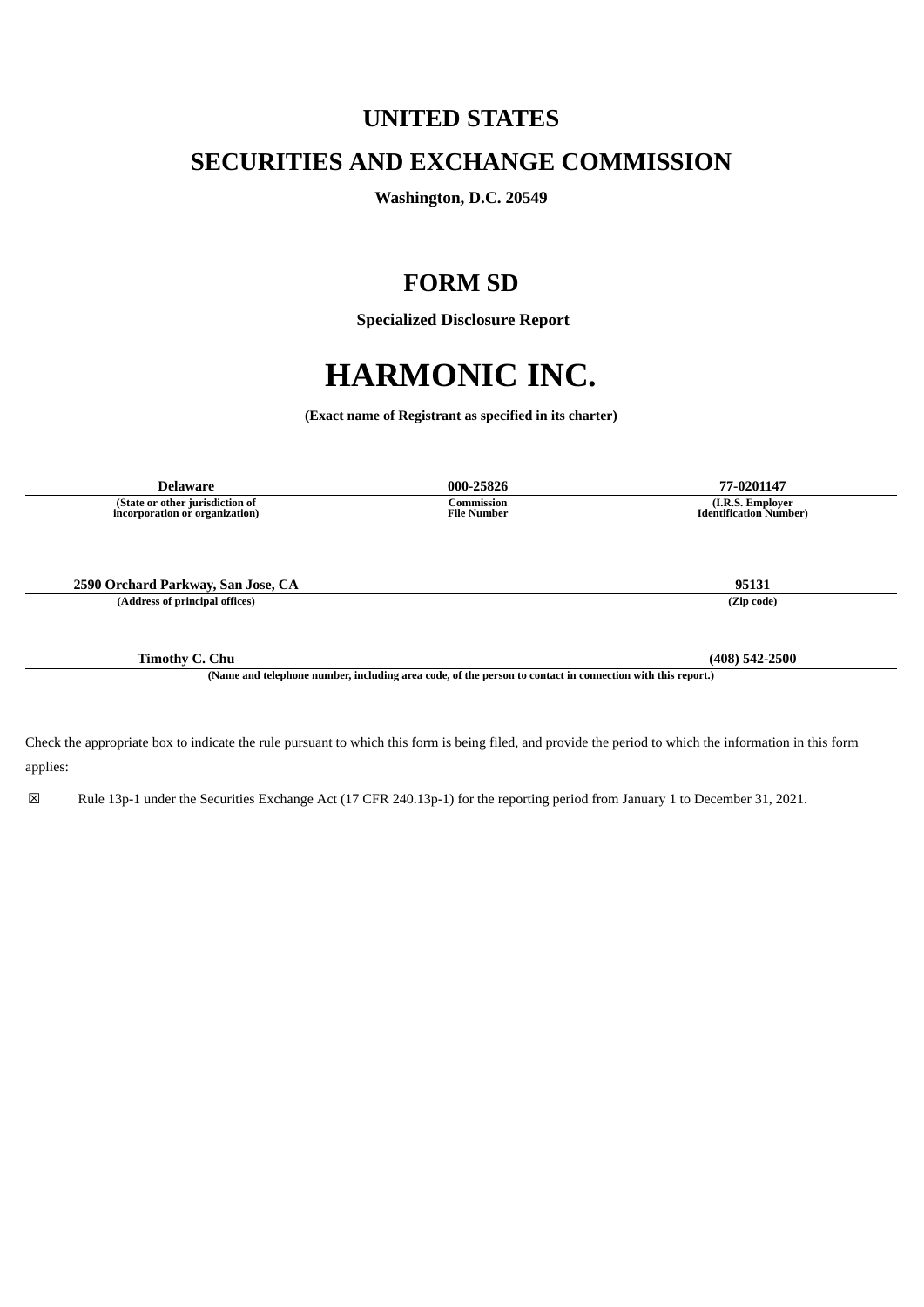#### **Section 1 - Conflict Minerals Disclosure**

#### **Item 1.01 Conflict Minerals Disclosure and Report**

Harmonic Inc. ("Harmonic", "we" or "our") conducted an analysis of its products and determined that almost all of the products that we manufacture or contract to manufacture (the "Covered Products") contain gold, columbite-tantalite (coltan), cassiterite and/or wolfamite, including their derivatives which are limited to tantalum, tin and tungsten (together, "3TG" or "Conflict Minerals"). Thereafter, we undertook in good faith a reasonable country of origin inquiry ("RCOI") reasonably designed to determine if any 3TG originated in the Democratic Republic of Congo (the "DRC"), the Republic of Congo, the Central African Republic, South Sudan, Uganda, Rwanda, Burundi, Tanzania, Zambia and Angola (collectively, the "Covered Countries") and whether any of the 3TG may be from recycled or scrap sources with respect to products: (i) for which 3TG are necessary to the functionality or production of that product; (ii) that were manufactured, or contracted to be manufactured, by Harmonic; and (iii) for which the manufacture was completed during calendar year 2021.

Based on our RCOI, we were unable to determine that the 3TG did not originate in the Covered Countries, or if our 3TG came from recycled or scrap sources.

After performing the RCOI, we implemented a diligence process designed to conform with the OECD Guidance in order to exercise due diligence on the source and chain of custody of the Conflict Minerals.

After performing the RCOI and due diligence, because we were unable to comprehensively determine the origin of all Conflict Minerals used in our products, the facilities used to process them, their country of origin, and their mine or location of origin, whether or not they came from recycled or scrap resources, we concluded that our products are "DRC Conflict Undeterminable" with regard to calendar year 2021.

A copy of Harmonic's Conflict Minerals Report is provided as Exhibit 1.01 hereto and is publicly available at www.harmonicinc.com under "About - Global Citizenship".

#### **Item 1.02 Exhibit**

As specified in Section 2, Item 2.01 of this Form SD, Harmonic is hereby filing its Conflict Minerals Report as Exhibit 1.01 to this Form SD.

#### **Section 2 - Exhibits**

The following exhibit is filed as part of this Form SD.

#### **Item 2.01 Exhibits**

Exhibit 1.01 - Conflict [Minerals](#page-3-0) Report as required by Items 1.01 and 1.02 of this Form SD.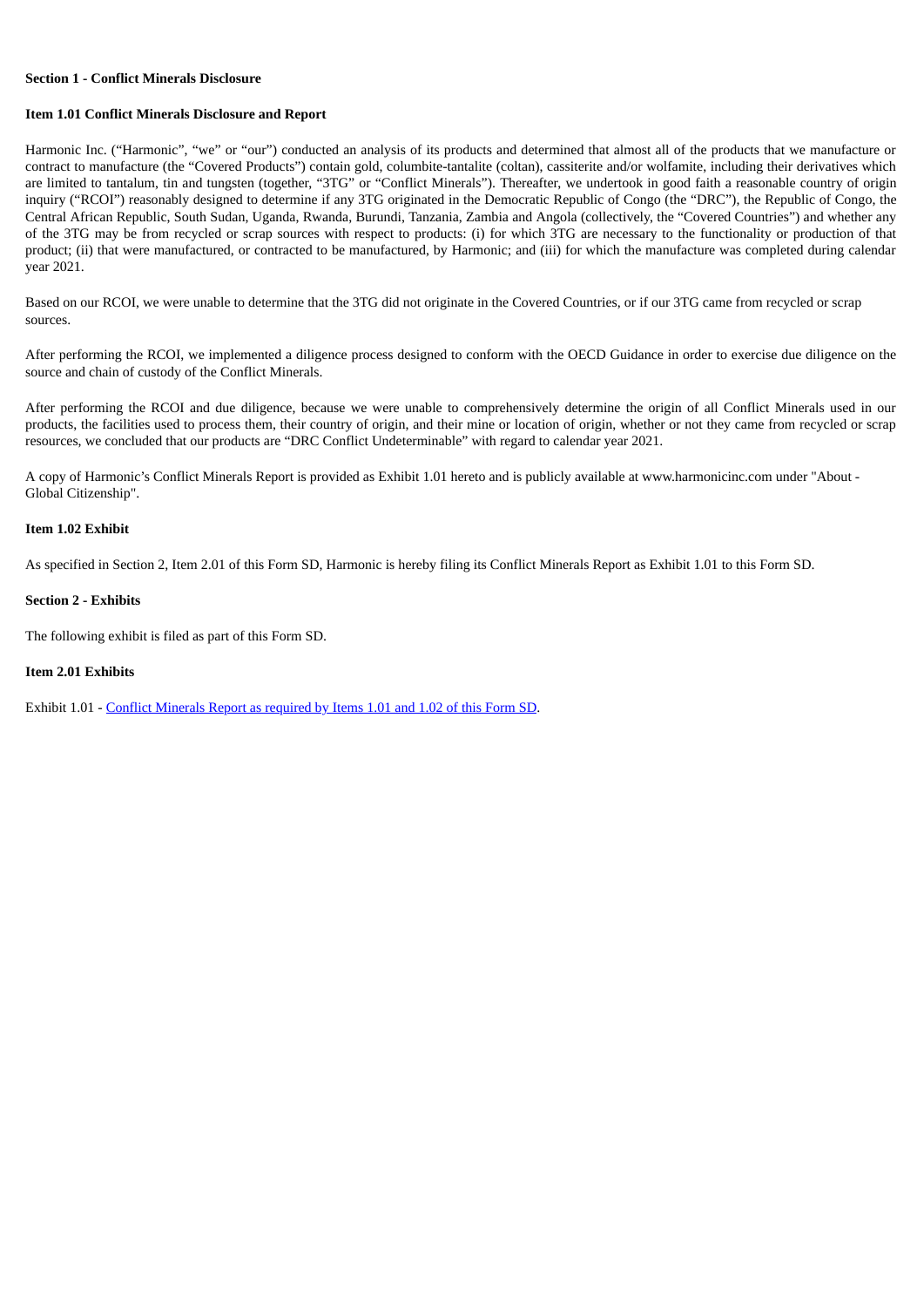## SIGNATURES

Pursuant to the requirements of the Securities Exchange Act of 1934, the registrant has duly caused this report to be signed on its behalf by the undersigned hereunto duly authorized.

Date: May 26, 2022 HARMONIC INC.

By: /s/ Sanjay Kalra

Sanjay Kalra Chief Financial Officer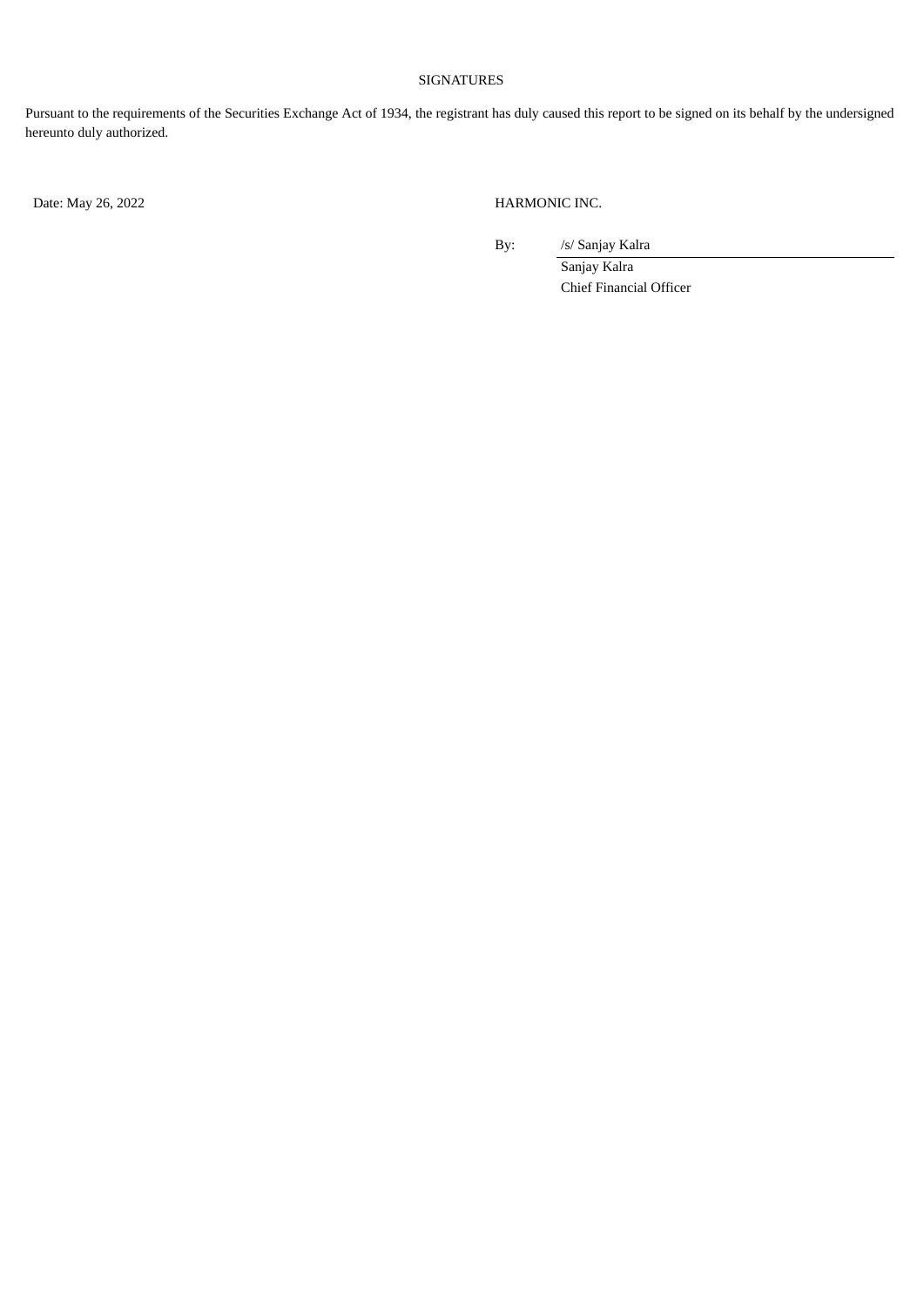#### **Harmonic Inc. Conflict Minerals Report For the Year Ended December 31, 2021**

<span id="page-3-0"></span>This Conflict Minerals Report ("CMR") of Harmonic Inc. ("Harmonic") for the calendar year ended December 31, 2021 is presented to comply with Rule 13p-1 under the Securities Exchange Act of 1934 (the "Rule"). Unless otherwise defined herein, please refer to the Rule, our Specialized Disclosure Report on Form SD and SEC Release No. 34-67716 issued by the Securities and Exchange Commission on August 22, 2012 for definitions to the terms used in this Report.

The Rule requires disclosure of certain information when a company manufactures or contracts to manufacture products and the minerals specified in the Rule are necessary to the functionality or production of those products ("Covered Products"). The specified minerals referred to as "Conflict Minerals" or "3TG" are gold, columbite-tantalite (coltan), cassiterite and wolfamite, including their derivatives which are limited to tantalum, tin and tungsten. The "Covered Countries" for purposes of the Rule and this Report are the Democratic Republic of Congo (the "DRC"), the Republic of Congo, the Central African Republic, South Sudan, Uganda, Rwanda, Burundi, Tanzania, Zambia and Angola.

### 1. **COMPANY OVERVIEW**

We develop and sell (i) versatile and high performance video delivery software, products, system solutions and services that enable our customers to efficiently create, prepare, store, playout and deliver a full range of high-quality broadcast and streaming video services to consumer devices, including televisions, personal computers, laptops, tablets and smart phones and (ii) cable access solutions that enable cable operators to more efficiently and effectively deploy high-speed internet services to consumers' homes and mobile devices.

We operate in two segments, Video and Cable Access. Our Video business sells video processing and production and playout solutions and services worldwide to cable operators and satellite and telecommunications (telco) pay-TV service providers, which we refer to collectively as "service providers," and to broadcast and media companies, including streaming media companies. Our Video business infrastructure solutions are delivered either through shipment of our products, software licenses or as software-as-a-service ("SaaS") subscriptions. Our Cable Access business sells cable access solutions and related services, including our CableOS software-based cable access solutions, primarily to cable operators globally.

The information in this CMR includes the activities of all majority-owned subsidiaries and variable interest entities that are required to be consolidated. It does not include the activities of variable interest entities that are not required to be consolidated. This report is available on our website at https://www.harmonicinc.com/global-citizenship/.

Harmonic products are manufactured by our third party contractors using full turnkey electronic manufacturing services ("EMS"). Materials and components used in our products are purchased by our third party contractors from third party suppliers. Harmonic does not purchase raw ore or unrefined conflict minerals directly from other parties and makes no direct purchases in the Covered Countries. We rely on our suppliers, whose components contain 3TG, to provide us with information about the source of Conflict Minerals. Our suppliers are similarly reliant upon information provided by their suppliers. Many of our largest suppliers are also SEC registrants and subject to the Rule.

1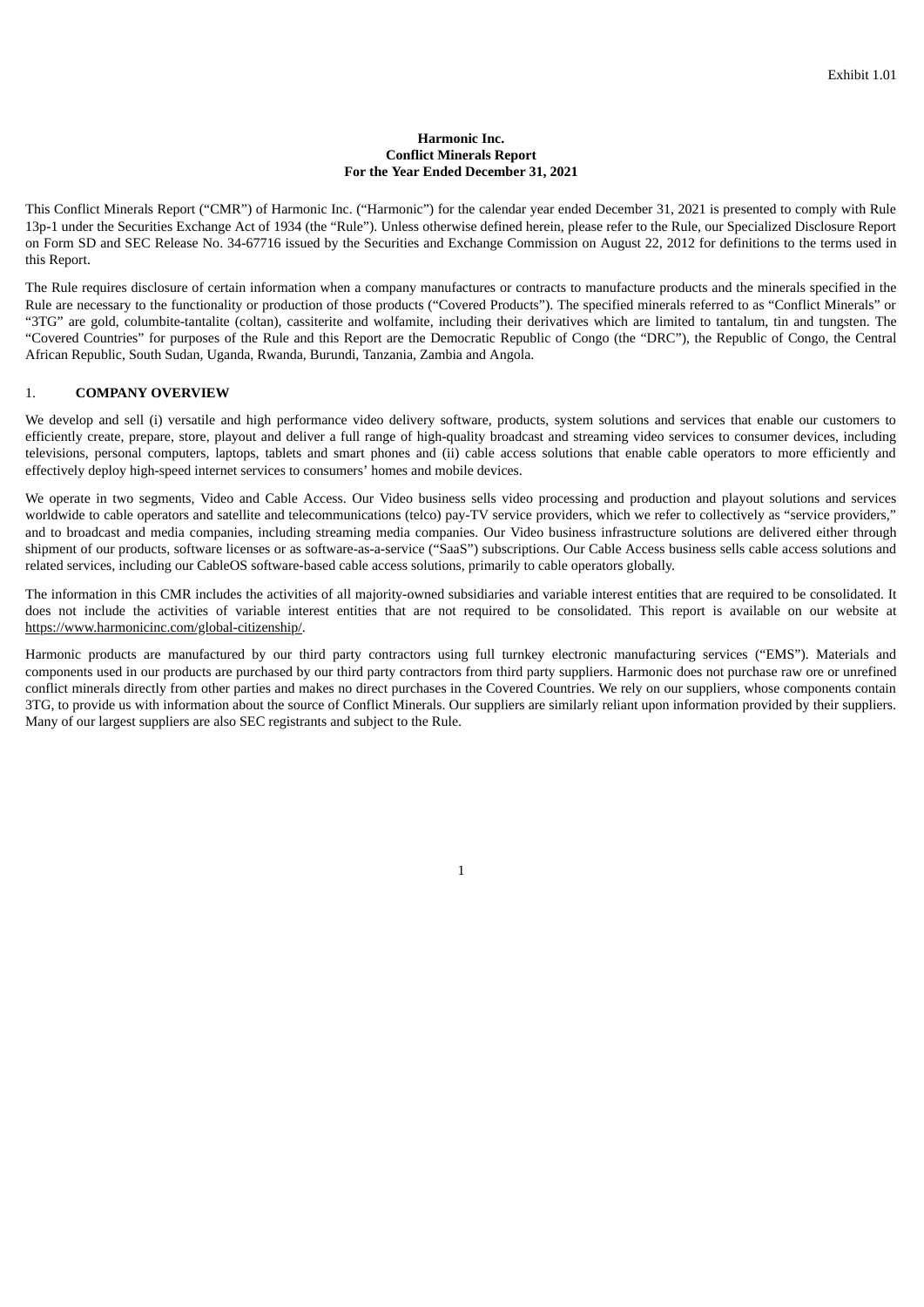#### 2. **DESIGN OF DUE DILIGENCE**

In accordance with the five-step guidelines of the Organization for Economic Co-operation and Development (OECD) Due Diligence Guidance for Responsible Supply Chains of Minerals from Conflict-Affected and High-Risk Areas, Second Edition, and related supplements on gold, tin, tantalum and tungsten (collectively, the "OECD Guidance"), the design of our due diligence includes, but is not limited to, the following five steps:

- (i) establishment of strong company management systems;
- (ii) identification and assessment of risks in the supply chain;
- (iii) designing and implementing a strategy to respond to identified risks;
- (iv) supporting the development and implementation of independent third party audits of smelters' and refiners' sourcing; and
- (v) reporting on supply chain due diligence.

A description of certain activities undertaken by us in respect of each of the five steps of the OECD Guidance is described below.

#### **2.1 Management Systems**

#### *2.1.1 Conflict Mineral Policy*

Harmonic has adopted a Conflict Minerals Policy which is attached to this report as Annex 1, and posted on our website at https://www.harmonicinc.com/global-citizenship/. This website address is included for reference only. The information contained on Harmonic's website is not incorporated by reference into this CMR.

#### *2.1.2 Internal Team*

Harmonic has established a Conflict Minerals Reporting Oversight Committee that includes the Vice President of Corporate Quality, Corporate Counsel, the Vice President of Supply Chain Management sponsored by the Senior Vice President of Operations, as well as executive-level representatives and a team of subject matter experts from relevant functions such as Regulatory Compliance, Engineering, and Sales. Led by the Conflict Minerals program manager, the team of subject matter experts is responsible for implementing our Conflict Minerals compliance strategy. Our senior management is regularly briefed on the results of our due diligence efforts.

#### *2.1.3 Control Systems*

As we do not typically have a direct relationship with 3TG smelters and refiners, we are engaged and actively communicate with our EMS providers and their suppliers. We participate in the Responsible Minerals Initiative (RMI), which provides disclosures of upstream suppliers in the supply chain.

Our controls include, but are not limited to, our (a) Code of Business Conduct and Ethics, which is available at http://investor.harmonicinc.com/corporategovernance/highlights and outlines expected behaviors for all Harmonic employees, and (b) Supplier Code of Conduct, which is available at https://www.harmonicinc.com/global-citizenship/. These website addresses are included for reference only. The information contained on Harmonic's website is not incorporated by reference into this CMR.

#### *2.1.4 Supplier Engagement and Activities*

Although we do not purchase materials and components directly from third party suppliers, as part of our risk management plan to ensure suppliers understand our expectations, we have included in our Supplier Code of Conduct information regarding relevant and applicable environmental compliance obligations and responsible sourcing of Conflict Minerals. Harmonic compliance personnel also send periodic emails and training documents to our suppliers to create awareness and inform them about updates regarding rules and regulations relating to Conflict Minerals.

We do not typically have a direct relationship with 3TG smelters and refiners and do not perform direct audits of these entities within our supply chain. We support audits through our adoption of RMI initiatives and recommendations.

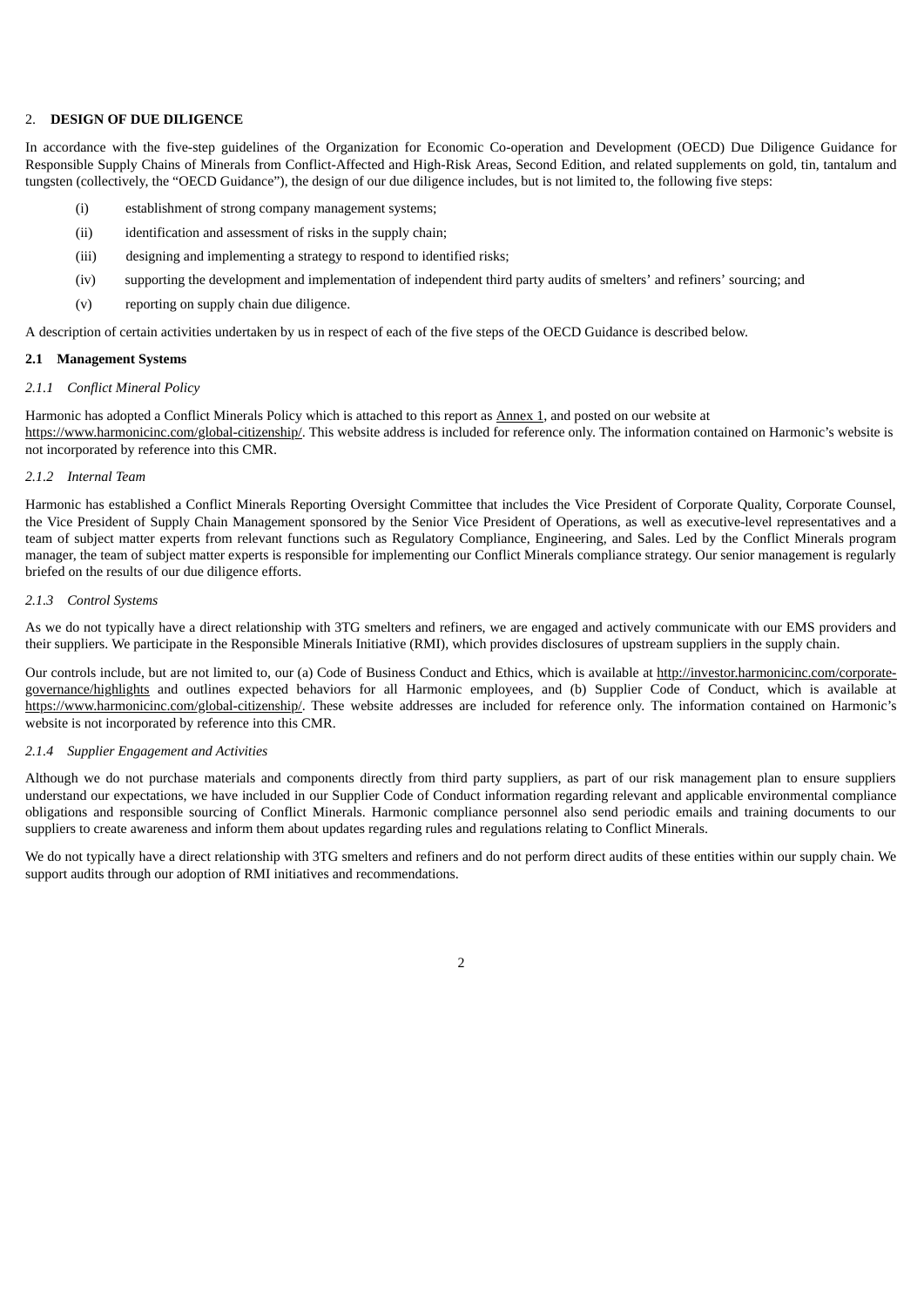#### *2.1.5 Grievance Mechanism*

We have grievance mechanisms whereby employees and suppliers can report violations of Harmonic's policies either anonymously under our Whistle Blower Policy and Code of Business Conduct and Ethics, or non-anonymously to Harmonic's Human Resources department.

#### *2.1.6 Maintenance Record*

We have adopted a policy to retain compliance data and relevant documentation for at least 5 years from the date of last use or issuance, whichever is later.

#### *2.1.7 Identify and Assess Risk in the Supply Chain*

Because of our size, the complexity of our products, and the depth, breadth, and constant evolution of our supply chain, it is difficult to identify suppliers that are upstream from our more direct suppliers. Accordingly, we participate in a number of industry-wide initiatives as described in section 3 below.

We rely on our suppliers, whose components contain 3TG, to provide us with information about the source of Conflict Minerals. Our suppliers are similarly reliant upon information provided by their suppliers. Many of our largest suppliers are also SEC registrants and subject to the Rule.

#### *2.1.8 Design and Implement a Strategy to Respond to Risks*

In response to this risk assessment, Harmonic has an approved risk management plan, through which the Conflict Minerals program is implemented, managed and monitored. Updates to this risk assessment are provided regularly to senior management.

As part of our risk management plan, to ensure suppliers understand our expectations, we have posted information on our company website regarding relevant and applicable environmental compliance obligations, including responsible sourcing of Conflict Minerals, to Harmonic and its suppliers. The Harmonic Compliance Team also sends periodic emails and training documents to our suppliers to create awareness and inform them about updates to rules and regulations relating to Conflict Minerals.

As described in our Conflict Minerals policy, we require all suppliers in our supply chain to utilize materials that originate from DRC conflict-free smelters certified by the Responsible Business Alliance (RBA). However, if we determine that any supplier is, or a reasonable risk exists that it may be, violating this policy, then we will require the supplier to commit to devise and undertake suitable corrective action to move to a conflict free source

#### 2.1.9. Carry out Independent Third Party Audit of Supply Chain Due Diliaence at Identified Points in the Supply Chain

We do not typically have a direct relationship with 3TG smelters and refiners and do not perform direct audits of these entities within our supply chain. We support audits through our participation in the RMI.

#### *2.1.10 Report on supply chain due diligence*

Harmonic's due diligence measures included:

- a. Conducting a supply-chain survey with direct suppliers of materials containing Conflict Minerals using the RMI Minerals Reporting Template to identify the smelters and refiners; and
- b. Comparing the smelters and refiners identified in the supply-chain survey against the list of smelter facilities which have been identified as "conflict free" by programs such as the RMI Conflict Free Smelter Program for tantalum, tin, tungsten and gold.

3

Our suppliers were also provided with instructions and guidance to complete the template.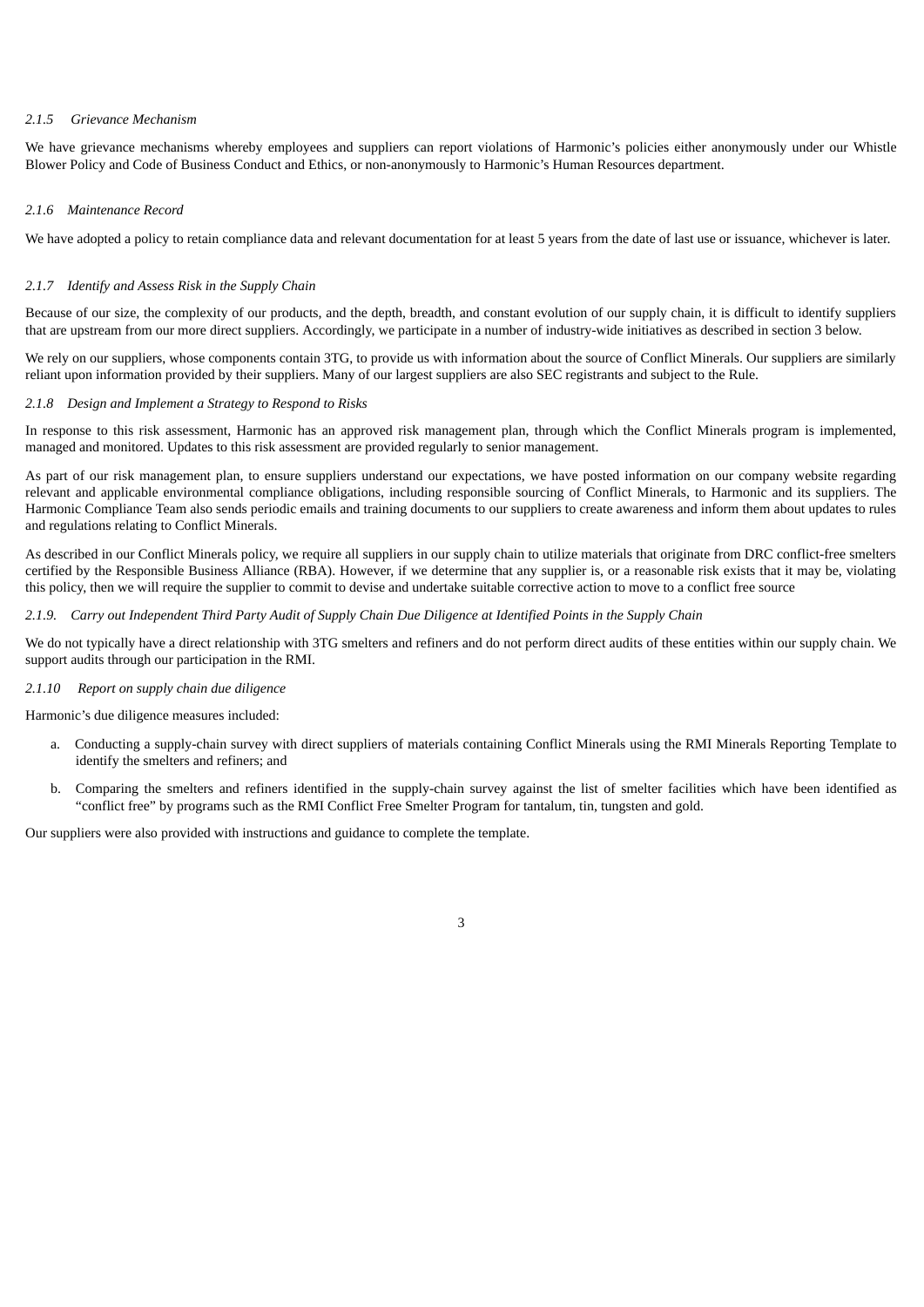#### 3. **YEAR 2021 DUE DILIGENCE EFFORTS**

#### *3.1 Due Diligence Implementation*

We conducted an analysis of our products and found that almost all of our products, excluding software products, are Covered Products. Thereafter, we undertook in good faith a reasonable country of origin inquiry ("RCOI") reasonably designed to determine if any 3TG originated in the Covered Countries and whether any of the 3TG may be from recycled or scrap sources with respect to products: (i) for which 3TG are necessary to the functionality or production of that product; (ii) that were manufactured, or contracted to be manufactured, by Harmonic; and (iii) for which the manufacture was completed during calendar year 2021.

Based on our RCOI, we were unable to determine that the 3TG did not originate in the Covered Countries, or if our 3TG came from recycled or scrap sources.

After performing the RCOI, we implemented a diligence process designed to conform with the OECD Guidance in order to exercise due diligence on the source and chain of custody of the Conflict Minerals.

#### *3.2 Supply Chain Due Diligence Process*

We relied on our EMS contractors and their suppliers to provide information on the origin of the 3TG contained in components and materials supplied to us - including sources of 3TG that are supplied to them by their lower tier suppliers.

#### *3.2.1 Efforts to Determine Mine or Location of Origin*

Through our participation in RMI and OECD implementation programs, and by requesting our suppliers to complete the RMI Conflict Minerals Reporting template, we have determined that seeking information about 3TG smelters and refiners in our supply chain represents the most reasonable effort we can make to determine the mines or locations of origin of the 3TG in our supply chain. Please visit our FAQ section on our website under https://www.harmonicinc.com/global-citizenship/. This website address is included for reference only. The information contained on Harmonic's website is not incorporated by reference into this CMR.

#### *3.2.2 The Survey*

We used the reporting template prepared by the RMI to collect Conflict Minerals and smelter information from our first tier suppliers. We contacted and surveyed all of our first-tier suppliers who supplied components and materials to us through our EMS contractors after January 1, 2021. In addition, we included suppliers where the nature of the component, or the location of the supplier, indicated that those components were likely to contain 3TG.

#### *3.2.3 Survey Responses*

We sent out the RMI survey to 100% of our 319 active and direct suppliers that are in scope of our RCOI, and received 263, or 82%, responses through our initial survey and follow-up efforts. The 82% of responding suppliers cover approximately 90% of our active parts or products. Responses were reviewed for completeness, reasonableness, and consistency, and we routinely followed up with our contract manufacturers and component suppliers for corrections and clarifications as needed.

In the supplier responses, 209, or 66%, of the total suppliers stated "DRC Conflict Free" from the RMI survey responses to their direct suppliers; 13, or 4%, of the total suppliers stated "DRC Conflict Not Affected"; and 41, or 13%, of the total suppliers stated "DRC Conflict Undeterminable" from the RMI survey to their direct suppliers.

Furthermore, since we operate with an outsourced manufacturing business model, we performed an analysis of our external contract manufacturing partners and system integrator supply chain activities that involve Harmonic products. In 2021, we spent over 85% of our purchasing budget with 25 direct component and OEM manufacturers. The results of our survey responses from these 25 top suppliers were as follows: "DRC Conflict Free" - 10 (40%); "DRC Conflict Undeterminable" - 10 (40%); and "No Response" - 5 (20%).

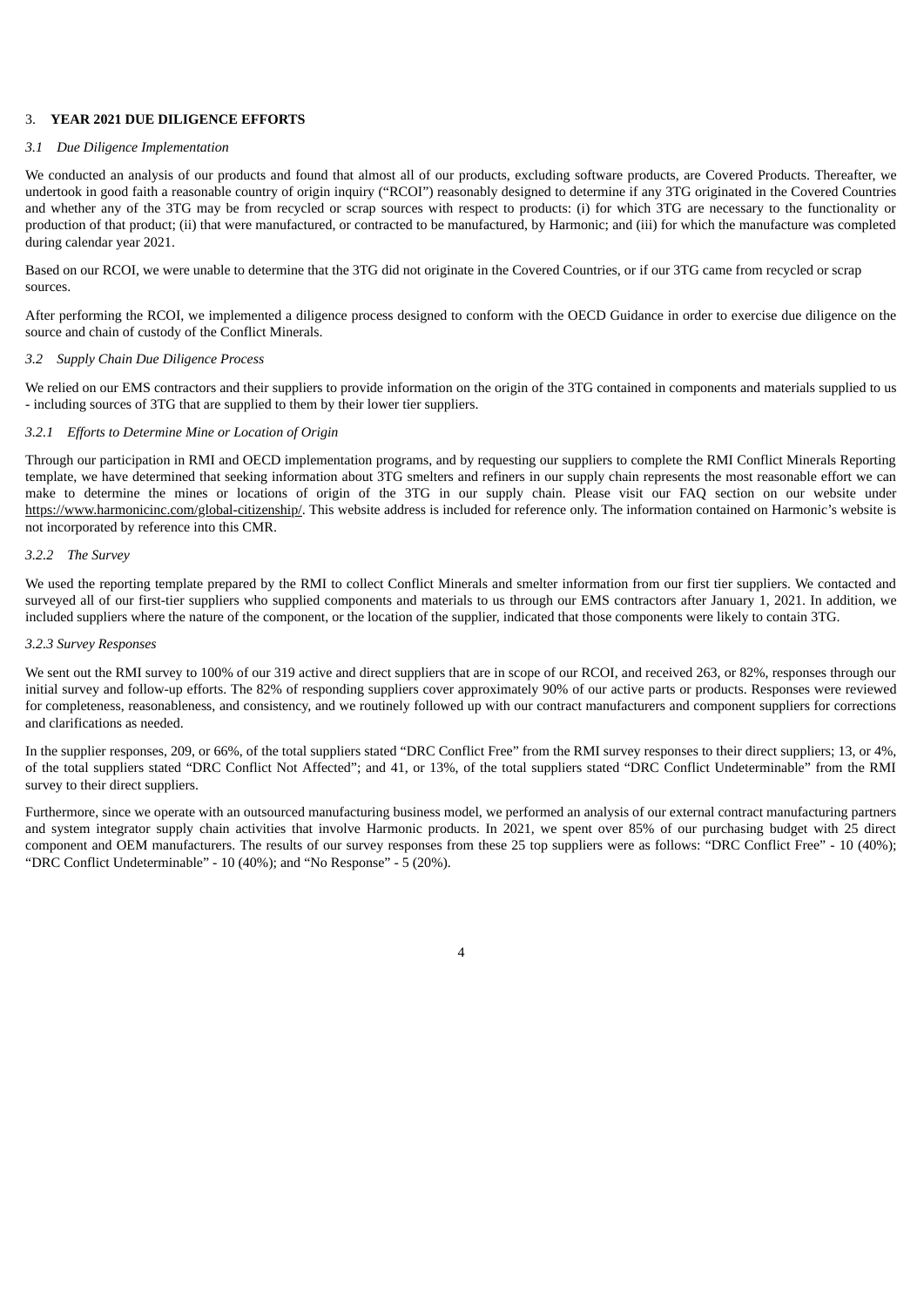#### *3.3 Report on Supply Chain Due Diligence*

After performing the RCOI and due diligence, because we were unable to comprehensively determine the origin of all Conflict Minerals used in our products, the facilities used to process them, their country of origin, their mine or location of origin, and whether or not they came from recycled or scrap resources, we concluded that our products are "DRC Conflict Undeterminable" with regard to calendar year 2021.

#### **4. Risk Mitigation**

In the next compliance period, Harmonic intends to take the steps listed below to improve the information gathered from its due diligence to further mitigate any risk that the Conflict Minerals in our products do not benefit armed groups in the Covered Countries:

- a. Continue to include a Conflict Minerals flow-down clause in new or renewed supplier contracts;
- b. Continue contacting and following up with our suppliers to solicit more responses to our survey;
- c. Direct our suppliers to training resources to educate and create awareness among our suppliers about Conflict Minerals and their role in mitigating risk and creating a transparent supply chain, and to educate our suppliers about our Conflict Minerals policy;
- d. Consider terminating any of our suppliers for not responding to our survey or found to be supplying us with 3TG from Covered Countries; and
- e. Work with the OECD and relevant trade associations and other resources to define and improve best practices and build leverage over the supply chain in accordance with the OECD Guidance.